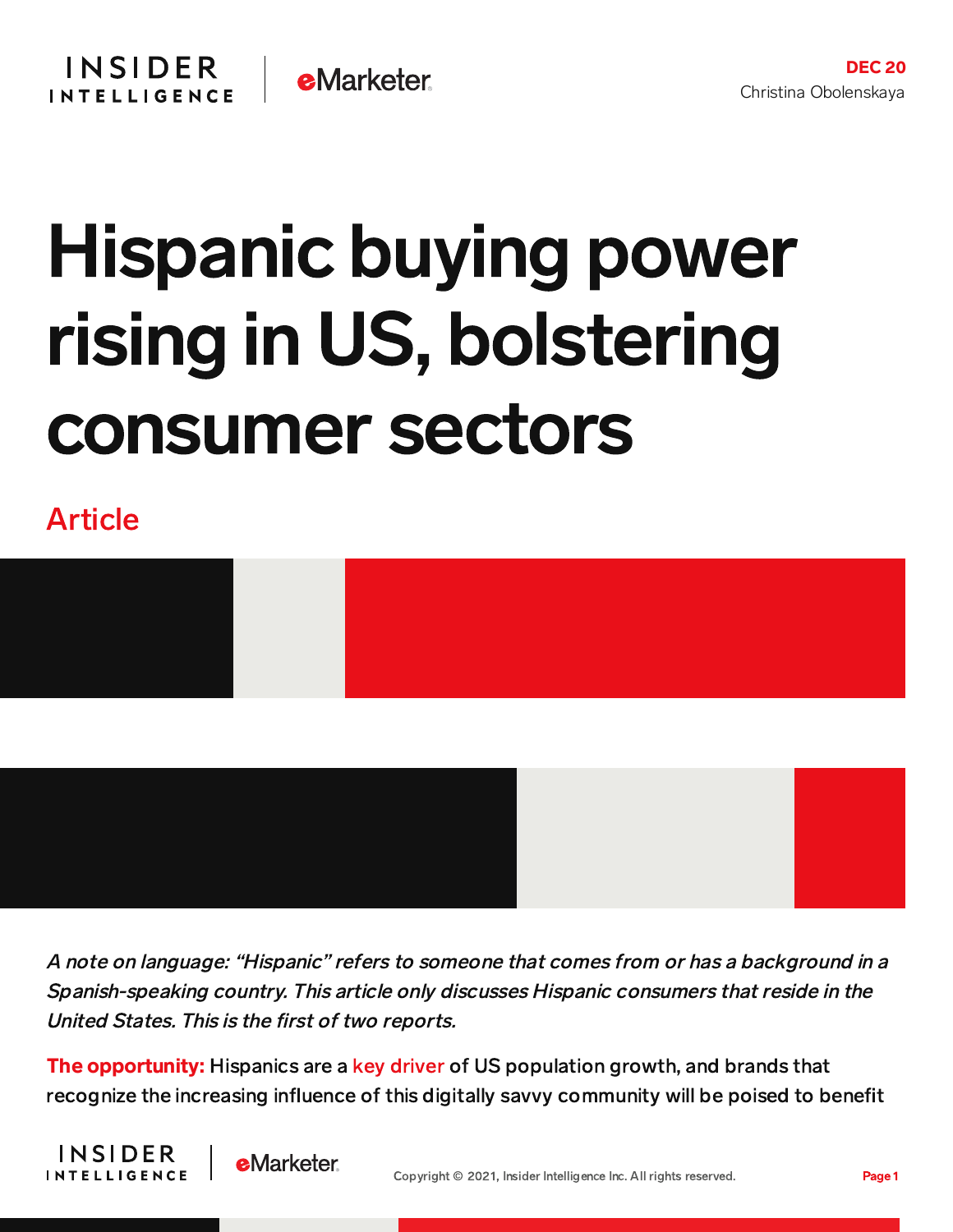from its immense purchasing power.

Why it**'**s worth watching: Hispanics are a growing group within the US consumer market, making up almost 20% of the population. They constitute [18.5%](https://chart-na1.emarketer.com/249812/demographic-profile-of-us-male-female-consumers-2021-millions-of-total-each-group) and 19.4% of US female and male consumers, respectively, making the community a viable target audience for marketers.

- The buying power of this demographic group rose by [87%](https://emarketer.sharepoint.com/sites/research-and-taxonomy/Document%20Attachments/Forms/2016.aspx?id=/sites/research-and-taxonomy/Document%20Attachments/Selig_Multicultural_Economy_2021.pdf&parent=/sites/research-and-taxonomy/Document%20Attachments&p=true) from 2010 to 2020—outpacing the 51% increase in non-Hispanic purchasing power over the same time.
- By 2025, Hispanics will account for 12% of all US buying [power,](https://www.terry.uga.edu/about/selig) and more than 75% of this demographic group will be using ecommerce channels, [per](https://chart-na1.emarketer.com/248222/us-hispanic-digital-buyers-penetration-2020-2025-millions-of-population) our forecast.



INSIDER

**INTELLIGENCE** 

What**'**s next: On the strength of its expanding, younger generation, Hispanics will have over \$2 trillion of disposable income in 2021.

What this means: Marketers must work to understand Hispanics' spending patterns to improve their chances of reaching this growing market. Currently, Hispanics account for a small [proportion](https://content-na1.emarketer.com/despite-progress-hispanic-consumers-remain-underserved-demographic-among-many-marketers) of overall advertising spending.

Certain industries, especially consumer goods, have an outsized opportunity to capture more shopping dollars from this demographic group. Currently, Hispanics' spending power is felt most in categories such as groceries, shoes, clothing, and cellphone services. Hispanics will